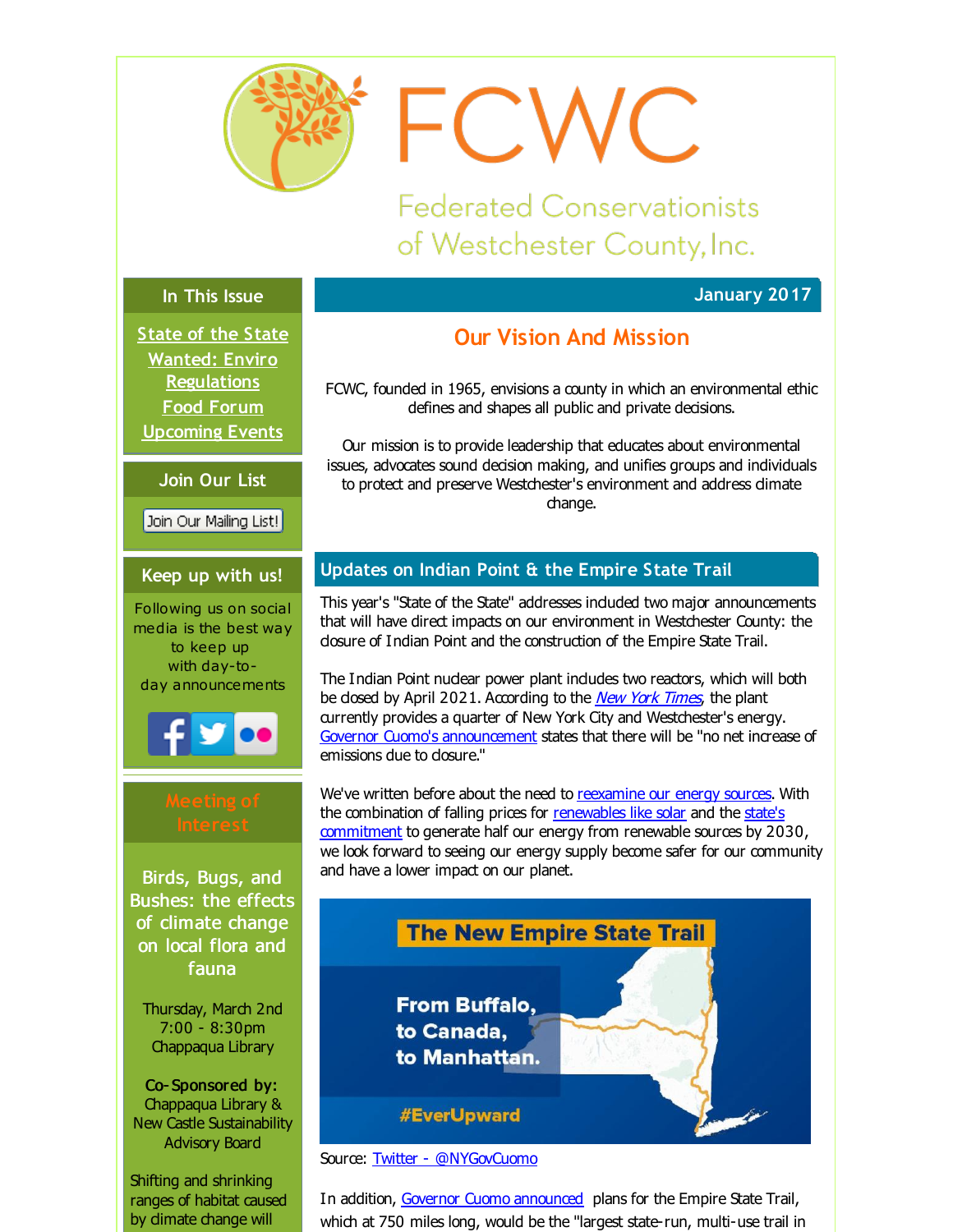have serious implications throughout our natural world. In fact, Audubon's findings dassify nearly half of all North American birds as severely threatened by global warming.

Sea level rise will put pressure on estuarine marshes and the birds and other wildlife they support. Plant community shifts within the forests in our region where trees with northern range distributions are becoming locally extinct and southern ranged trees are migrating in will have impacts on this region's carbon storage capacity. Larger and more frequent insect outbreaks may occur, but in other cases, recurring outbreaks may be disrupted or diminished.

Please join us on March 2 to learn about the effects dimate change is likely to have on local flora and fauna and some simple action steps we can all take to help mitigate these effects.

## **Help FCWC without even trying!**

When you shop online with Amazon, simply use [smile.audubon.com](http://r20.rs6.net/tn.jsp?f=001rvnedM4PtbG_o_hxN2jbdGbwARc6GGTozWAYm_1RtQkRkTgGfCR8SDmzWnPaLjJZz010yIEpBMTeUItnhBbQFmgOEFX1Q0rGQdl2xBVuz1E4GV_aQimnNxHqvTAGAIJ5rK9w6QGv_sYIpufsJ0VAK7ak7Vz_hZqX_Ftb92irsoY=&c=&ch=) instead of amazon.com.

## amazonsmile You shop. Amazon gives.

On your first visit, select FCWC as your organization to support. Amazon will then donate 0.5% of the price of your eligible Amazon Smile purchases to FCWC at no cost to you. Every bit

the nation." According to *The [Journal](http://r20.rs6.net/tn.jsp?f=001rvnedM4PtbG_o_hxN2jbdGbwARc6GGTozWAYm_1RtQkRkTgGfCR8SDmzWnPaLjJZgx7NtIj2Hn_H6QNce8F2eSAK3Z-XzN2LAkKonWrPYlZvWdOlecvWtpYcpgZG1QfSaYp66DUpSS4QWj1B3g7WC86PLfceDsYN78Dw9At_ykQWpt47QqWptL1JIq_CrNR0xL_rkcoZa8csGq0lGoSIU0us1OF0CTWKIFZ_dpLi0EYuMplzbG1-bFWkqlqMxaZ6WS18NCLeFwjttV4lm61X2BVeaOrBAq3IC6PPPKSfLGBo_DsQZt300KO1ubw_Iri1&c=&ch=) News*, it would build off of the Erie Canalway Trail and Hudson River Valley Greenway, which indudes Westchester County. This would not only provide space for residents to safely walk or bike but would also improve the connectivity of our trail systems, linking us across the state to the Canadian border and Buffalo.

We applaud the state's attention to these issues and to the installation of electric vehide [charging](http://r20.rs6.net/tn.jsp?f=001rvnedM4PtbG_o_hxN2jbdGbwARc6GGTozWAYm_1RtQkRkTgGfCR8SDmzWnPaLjJZeqzrc1fRbIysE_YlmIIC9MjgMG8hdzKaWzsA0i3PG5KUlaVpssuKI5Wh0zzSfEsN5Fx-NO5SkTEULL2G3KoQKJNiIEdjz9kFxPBDkZsGDRQZnmcPaJQ8Cm94iNwfRPJMjiw7IzW0yMrYg-AAiSK_2VwSOFAggKUf2ZkdJYqgW8Dr9Jny40kCz-6mK3D81Cm1ztaO3BbN73UEsrr4c7hBZjCNpJ2ZuR6Z7YKD7ardVKrg-FMbpnkRRg==&c=&ch=) stations and [investment](http://r20.rs6.net/tn.jsp?f=001rvnedM4PtbG_o_hxN2jbdGbwARc6GGTozWAYm_1RtQkRkTgGfCR8SDmzWnPaLjJZ1QccbcZLeSPKhhjxUZ0hOlLA7QledEjioAL4DceNBz3TSpyTl4e6BUq1xjAVLntgQOb-U7JFSXPvtY8BVodIAwoD9nfscBdga9AyxyDS2RoJveFA3P0KAd5j1lugNkM2IK0SEXitEO5m0iqa7XROyVzL8R1Jw2dP81eVB4I3g4KLFrB3AEgg2GVWcL6IkWhs2gs_WJwBIze9FpRqLXl148e-LcGZxwcp4BLUA9M7tIw=&c=&ch=) in dean water. These will have positive impacts on our environment in Westchester County and beyond, and we look forward to continuing efforts on a local and state level to create a cleaner environment.

### **Wanted: Environmental Regulations**

By Sandy Morrissey - President of Bronx River-Sound Shore Audubon Society (BRSSA)

Our president-elect is on record saying the EPA shouldn't exist. He has taken the first step by putting Scott Pruitt, a climate-change denier, in charge of the agency. As Oklahoma's attorney general, Mr. Pruitt is currently suing the EPA on behalf of big oil and gas. Meanwhile, Oklahoma is now experiencing earthquakes because of extensive fracking. He's on record, along with our president-elect, that he wants to get rid of the Paris agreement, a global plan signed by 118 countries to mitigate dimate change by reducing greenhouse emissions.

Clean air, water and a healthy ecosystem don't happen by volunteerism. Businesses are in business to make money, and humans want convenience and comfort and at the cheapest price. As industrialization advanced and the human population multiplied, it became dear we needed "regulations" to protect ourselves.

When I fill out our annual report for National Audubon, I feel good about what our chapter accomplishes - bird walks, educational programs, youth outreach, our bluebird project - but we are always weak in the category of "advocacy." I think that must change in the coming year. If indeed the new administration tries to throw out the regulations that protect our air, water, and ecosystems, as Audubon members, we must speak out and get our voices heard. Let's hope not through the din of dense smog.

FCWC is in complete agreement with the above excerpts written by BBRSSA President Morrissey. We believe the key to moving the environmental agenda forward during the next 4 years is through education and advocacy. We look forward to working with BRSSA and the rest of the environmental community in Westchester to create <sup>a</sup> greener future, starting here at home.

## **Bedford 2020 Food Forum**

Bedford 2020 Invites the Community to Dig into Local Food!

Saturday, March 4th: 8:30am - 3:00pm Fox Lane High School - Bedford, NY

On Saturday March 4th, Bedford 2020 will celebrate local Hudson Valley food, farming, cooking and more at the first Bedford 2020 Food Forum.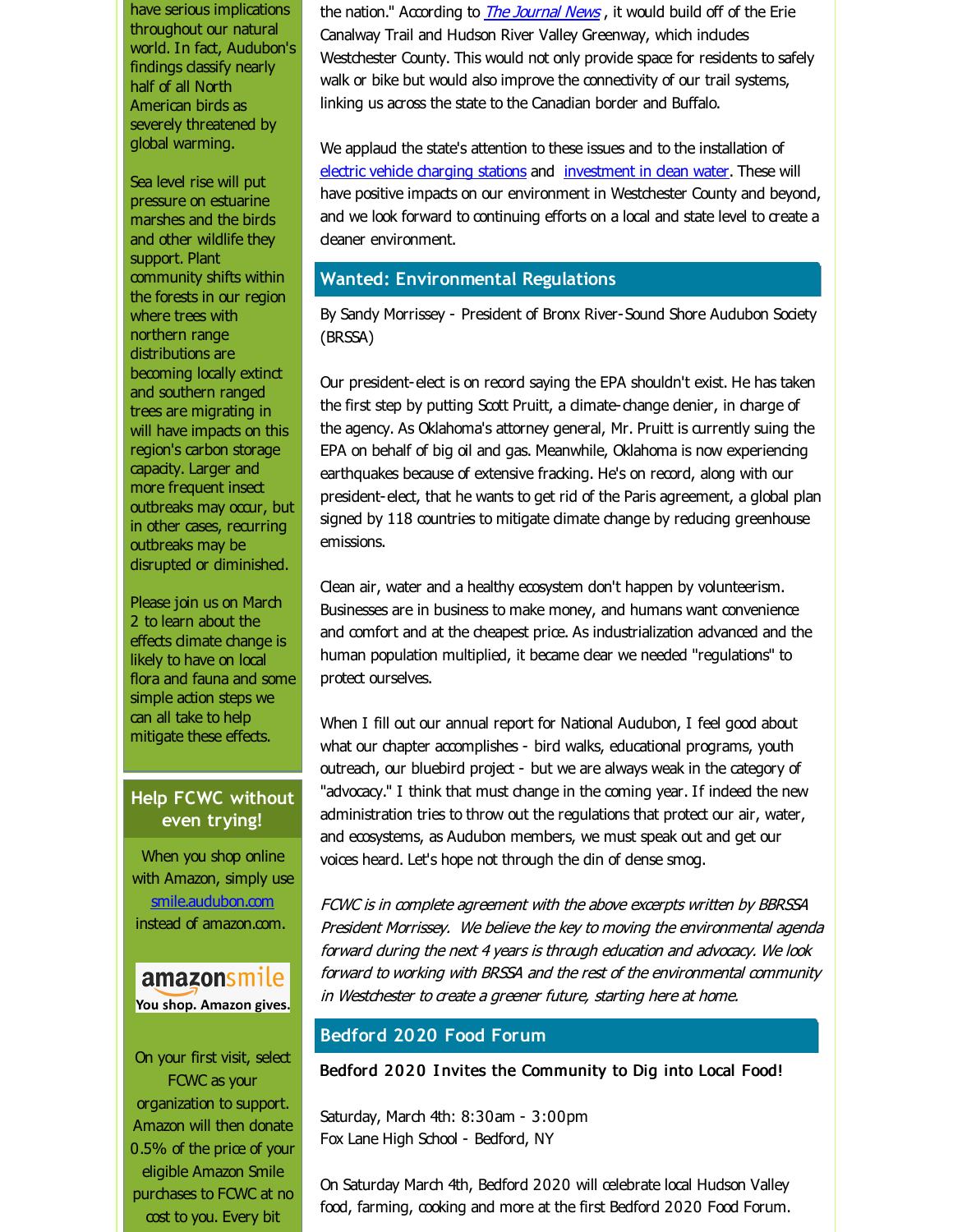adds up! Participants will have an unparalleled opportunity to engage with experts about our food system, the benefits of local farms and food, and explore initiatives to eliminate food waste and increase food distribution to needy recipients. Bedford 2020 Food Forum welcomes all community membershome gardeners, chefs, cooks, teens, parents, activists, health conscious individuals and anyone who wants to learn more about local food in our area.

> The event is organized around four central food themes: Eat: Celebrate and drive action around local food topics-induding strategies for better local cooking

Buy: Explore ways to evaluate, purchase and afford healthy, delicious local food

Grow: How to grow and enjoy your own backyard harvest Share: Learn about local food security, accessibility, eliminating food waste and how to get involved and help throughout the community.

Tickets are \$25 dollars and include keynote sessions, three self-selected workshops, the Expo and a delicious lunch featuring seasonal local fare. Student admission is free. Scholarship tickets are available. Tickets can be purchased via the Bedford 2020 website: [www.bedford2020.org](http://r20.rs6.net/tn.jsp?f=001rvnedM4PtbG_o_hxN2jbdGbwARc6GGTozWAYm_1RtQkRkTgGfCR8SDmzWnPaLjJZPO1GsWiQggmf5klAhV0YtxizSY4LIbjkEh8Mmn32E1184IAuPZMk1wH9cUpjRo6Ey3iFusi2tUWJRIgLAm6H5wtEK74uNJu4Q7tOvHDHzPA=&c=&ch=). The event is anticipated to sell out.

Food Forum Sponsors indude: Northern Westchester Hospital, Bambi's Bar at the Bedford



Playhouse, Bedford Central School District, Bedford Magazine, Curtis Instruments (list is in formation).

Bedford 2020 is seeking volunteers to help with the event. To sign up to volunteer or for more information about the Bedford 2020 Food Forum, contact Bedford 2020 at [info@bedford2020.org](mailto:info@bedford2020.org) or call (914) 620-2411.

#### **Events**

For a full list of our member organization's events and happenings, check out our Federation Calendar at www.fowc.org/calendar. Remember to always confirm events before attending. Check back regularly as we are always updating.

#### **Wellness Book Club**

*Sponsored by:* Hilltop Hanover Farm *When:* Tuesday, January 31st, 7pm *Where:* Hilltop Hanover Farm, Yorktown Heights, NY

The Winter Wellness Book Club will meet once a month to gather and discuss books and magazine artides focused on farm life and keeping ourselves healthy through the winter. Come and enjoy a relaxing evening at the farm. Email Helen Iral at [hbiral@hilltophanoverfarm.org](mailto:hbiral@hilltophanoverfarm.org) to join.

#### **Volunteer Corps Conservation Work Days**

**Sponsored by: Westmoreland Sanctuary** *When:* Sunday, February 19th, 10:45am - 12:45pm